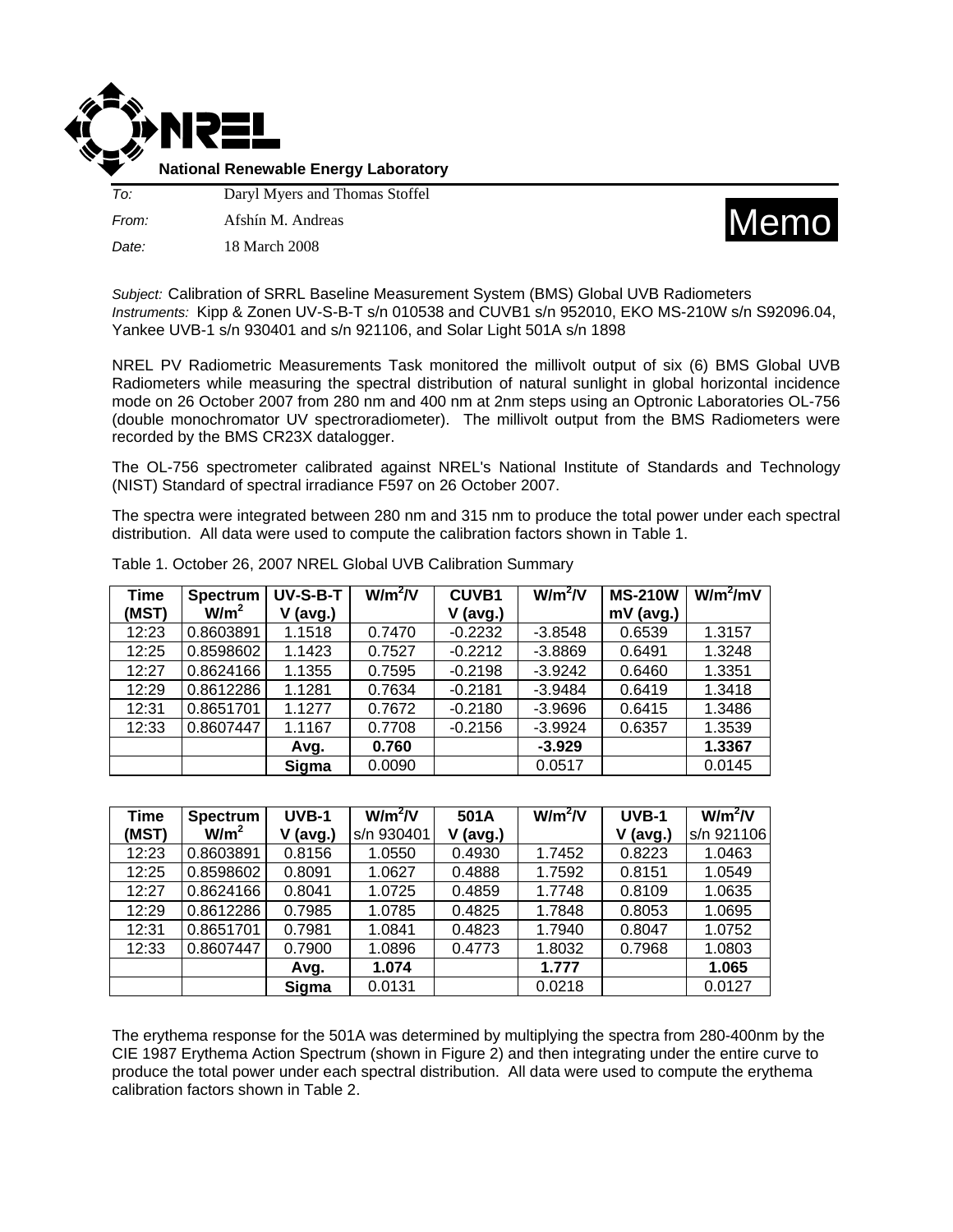| Time<br>(MST) | <b>Erythema</b><br>Spectrum W/m <sup>2</sup> | Erythema<br><b>Spectrum</b><br><b>MED/Hr</b> | Erythema<br><b>Spectrum</b><br><b>Index</b> | 501A<br>$V$ (avg.) | Erythema<br><b>MED/Hr/V</b> | <b>Erythema</b><br>Index/V |
|---------------|----------------------------------------------|----------------------------------------------|---------------------------------------------|--------------------|-----------------------------|----------------------------|
| 12:23         | 0.11453                                      | 1.96451                                      | 4.58125                                     | 0.4930             | 3.9848                      | 9.2926                     |
| 12:25         | 0.11445                                      | 1.96312                                      | 4.57800                                     | 0.4888             | 4.0163                      | 9.3660                     |
| 12:27         | 0.11477                                      | 1.96859                                      | 4.59075                                     | 0.4859             | 4.0513                      | 9.4477                     |
| 12:29         | 0.11461                                      | 1.96591                                      | 4.58451                                     | 0.4825             | 4.0742                      | 9.5010                     |
| 12:31         | 0.11514                                      | 1.97503                                      | 4.60576                                     | 0.4823             | 4.0953                      | 9.5503                     |
| 12:33         | 0.11457                                      | 1.96510                                      | 4.58261                                     | 0.4773             | 4.1168                      | 9.6003                     |
|               |                                              |                                              |                                             | Avg.               | 4.056                       | 9.460                      |
|               |                                              |                                              |                                             | Sigma              | 0.0495                      | 0.1154                     |

Table 2. October 26, 2007 NREL Global Erythema Calibration Summary

Note: 1 MED/Hr = 0.0583 Erythema-W/m<sup>2</sup> and 1 Index = 0.025 Erythema-W/m<sup>2</sup>

## UNCERTAINTY

The estimated uncertainty in the OL-756 spectral irradiance calibration is ±4.0% from 300 nm to 400nm. The accuracy of the CR23X data logger was about 0.8%. Estimated uncertainty in the derived calibration factor is ±4.8% (limit of error). Spectral data is provided below.

**Figure 1**. Measured Spectral Distributions indicated by OL-756 UV Spectroradiometer 26 Oct 2007



## **OL756 Global Horizontal Spectra and UVB Normalized Spectral Responses**